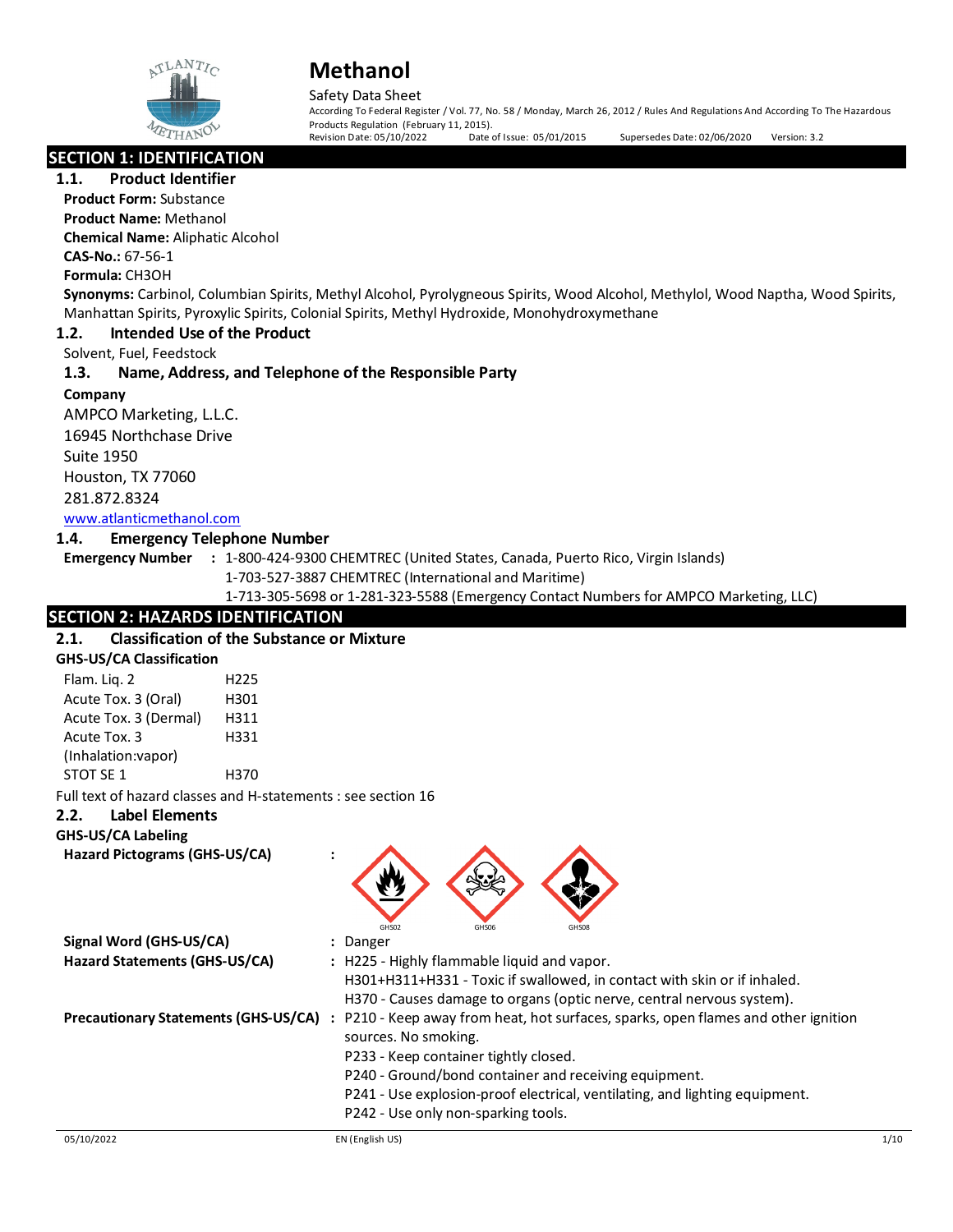Safety Data Sheet

According To Federal Register / Vol. 77, No. 58 / Monday, March 26, 2012 / Rules And Regulations And According To The Hazardous Products Regulation (February 11, 2015).

P243 - Take action to prevent static discharges.

P260 - Do not breathe vapors, mist, or spray.

P264 - Wash hands, forearms, and other exposed areas thoroughly after handling.

P270 - Do not eat, drink or smoke when using this product.

P271 - Use only outdoors or in a well-ventilated area.

P280 - Wear protective gloves, protective clothing, and eye protection.

P301+P310 - IF SWALLOWED: Immediately call a POISON CENTER or doctor.

P303+P361+P353 - IF ON SKIN (or hair): Take off immediately all contaminated clothing. Rinse skin with water .

P304+P340 - IF INHALED: Remove person to fresh air and keep comfortable for breathing.

P308+P311 - IF exposed or concerned: Call a POISON CENTER or doctor.

P311 - Call a POISON CENTER or doctor.

P312 - Call a POISON CENTER or doctor if you feel unwell.

P321 - Specific treatment (see section 4 on this SDS).

P330 - Rinse mouth.

P361+P364 - Take off immediately all contaminated clothing and wash it before reuse.

P370+P378 - In case of fire: Use appropriate media (see section 5) to extinguish.

P403+P233 - Store in a well-ventilated place. Keep container tightly closed.

P403+P235 - Store in a well-ventilated place. Keep cool.

P405 - Store locked up.

P501 - Dispose of contents/container in accordance with local, regional, national, and international regulations.

### **2.3. Other Hazards**

Exposure may aggravate pre-existing eye, skin, or respiratory conditions.

**2.4. Unknown Acute Toxicity (GHS-US/CA)**

No additional information available

# **SECTION 3: COMPOSITION/INFORMATION ON INGREDIENTS**

#### **3.1. Substance**

Name : Methanol

| CAS-No.     |                                                                                    | 67-56-1                   |            |                                                                                                                                                |
|-------------|------------------------------------------------------------------------------------|---------------------------|------------|------------------------------------------------------------------------------------------------------------------------------------------------|
| <b>Name</b> | <b>Synonyms</b>                                                                    | <b>Product Identifier</b> | %*         | <b>GHS Ingredient Classification</b>                                                                                                           |
| Methanol    | Methyl alcohol / Carbinol /<br>Methyl hydroxide / Wood<br>alcohol / METHYL ALCOHOL | (CAS-No.) 67-56-1         | $99 - 100$ | Flam. Lig. 2, H225<br>Acute Tox. 3 (Oral), H301<br>Acute Tox. 3 (Dermal), H311<br>Acute Tox. 3 (Inhalation: vapor),<br>H331<br>STOT SE 1, H370 |

Full text of H-statements: see section 16

#### **3.2. Mixture**

Not applicable

\*Percentages are listed in weight by weight percentage (w/w%) for liquid and solid ingredients. Gas ingredients are listed in volume by volume percentage (v/v%).

# **SECTION 4: FIRST AID MEASURES**

#### **4.1. Description of First-aid Measures**

**General:** Never give anything by mouth to an unconscious person. If you feel unwell, seek medical advice (show the label where possible).

**Inhalation:** First, take proper precautions to ensure your own safety before attempting rescue (e.g. wear appropriate respiratory protective equipment, use the buddy system), then remove the exposed person to fresh air. Keep at rest in a position comfortable for breathing. Keep at rest and in a position comfortable for breathing. Seek medical attention. Immediately call a poison center or doctor/physician.

**Skin Contact:** Immediately remove contaminated clothing. Immediately drench affected area with water for at least 15 minutes. Immediately call a poison center or doctor/physician.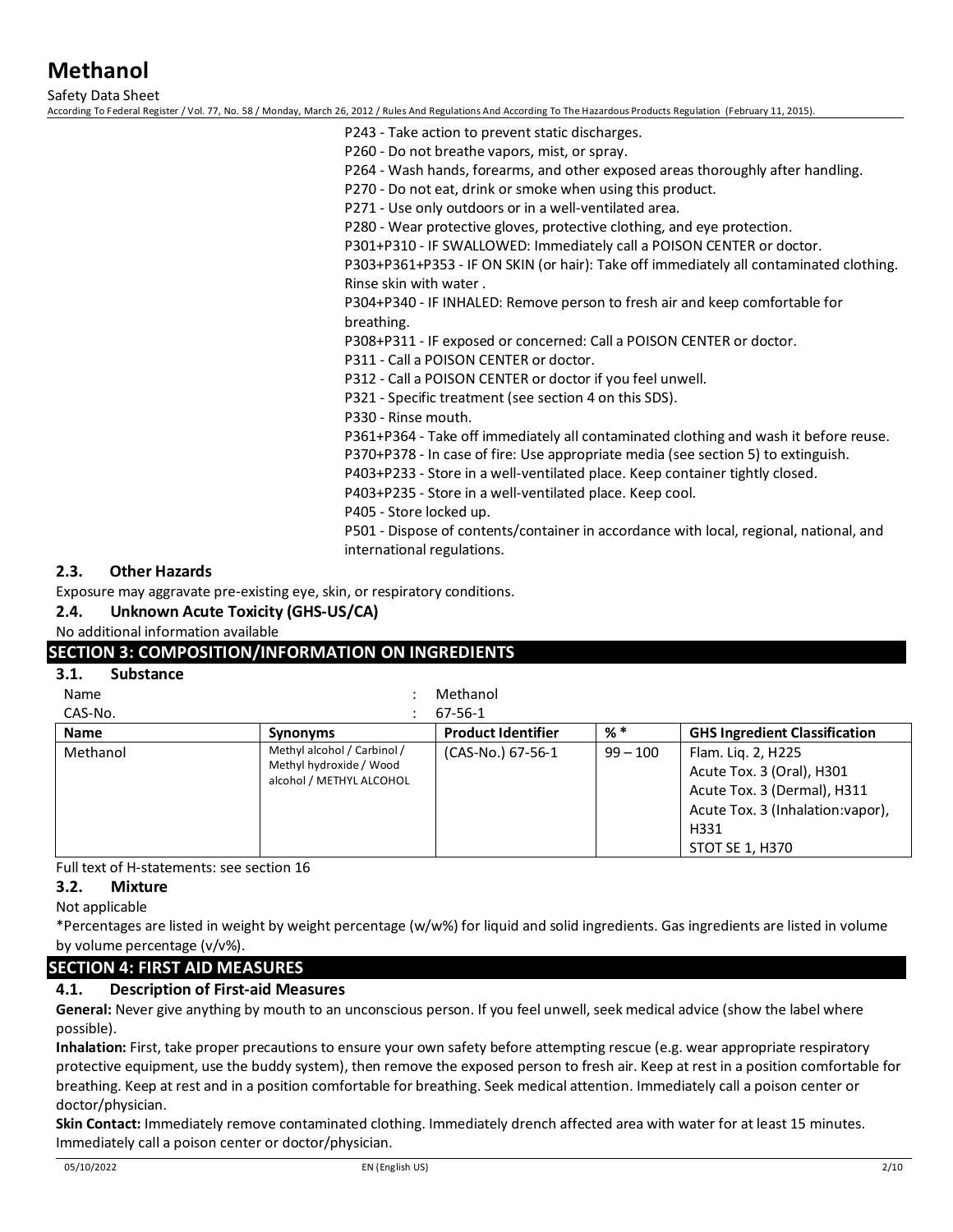#### Safety Data Sheet

According To Federal Register / Vol. 77, No. 58 / Monday, March 26, 2012 / Rules And Regulations And According To The Hazardous Products Regulation (February 11, 2015).

**Eye Contact:** Immediately rinse with water for at least 15 minutes. Remove contact lenses, if present and easy to do. Continue rinsing. Immediately call a poison center or doctor/physician.

**Ingestion:** Immediately call a POISON CENTER or doctor/physician. Do NOT induce vomiting.

#### **4.2. Most Important Symptoms and Effects Both Acute and Delayed**

**General:** Toxic if swallowed, in contact with skin or if inhaled. Causes damage to organs (optic nerve, central nervous system). **Inhalation:** Toxic if inhaled. Inhalation of this material can cause serious health effects in small amounts, leading to unconsciousness and death. Symptoms may include headache, drowsiness, dizziness, nausea, vomiting, visual disturbance, and optic nerve damage. **Skin Contact:** This material is toxic in small amounts through skin contact, and can cause adverse health effects or death. This material may be absorbed through the skin and eyes. Symptoms may include redness, dry skin, dermatitis, and defatting of the skin. **Eye Contact:** May cause eye irritation. Symptoms may include: Redness, pain, swelling, itching, burning, tearing, and blurred vision. **Ingestion:** Toxic if swallowed. Symptoms may include headache, drowsiness, dizziness, nausea, visual disturbance, optic nerve damage (blindness), abdominal pain, shortness of breath, vomiting, convulsions, and unconsciousness. This material is toxic in small amounts orally, and can cause adverse health effects or death.

**Chronic Symptoms:** Causes damage to organs. Methanol, when ingested, may cause acidosis and ocular toxicity ranging from diminished visual capacity to complete blindness, and possible death.

#### **4.3. Indication of Any Immediate Medical Attention and Special Treatment Needed**

If you feel unwell, seek medical advice (show the label where possible). If exposed or concerned, get medical advice and attention. If medical advice is needed, have product container or label at hand.

# **SECTION 5: FIRE-FIGHTING MEASURES**

### **5.1. Extinguishing Media**

**Suitable Extinguishing Media:** Dry chemical powder, alcohol-resistant foam, carbon dioxide (CO<sub>2</sub>). Water may be ineffective but water should be used to keep fire-exposed container cool.

**Unsuitable Extinguishing Media:** Methanol-water mixtures containing as little as 21% methanol by volume (25% by weight) are also flammable liquids. Do not use a heavy water stream. A heavy water stream may spread burning liquid.

#### **5.2. Special Hazards Arising From the Substance or Mixture**

**Fire Hazard:** Highly flammable liquid and vapor. Alcohols burn with a pale blue flame that is difficult to see under normal lighting conditions.

**Explosion Hazard:** May form flammable or explosive vapor-air mixture. Heat may build pressure, rupturing closed containers, spreading fire and increasing risk of burns and injuries.

**Reactivity:** Reacts violently with strong oxidizers. Increased risk of fire or explosion.

#### **5.3. Advice for Firefighters**

**Precautionary Measures Fire:** Exercise caution when fighting any chemical fire. Vapors are heavier than air and may travel considerable distance to an ignition source and flash back to source of vapors.

**Firefighting Instructions:** Do not breath fumes from fires or vapors from decompostion. In case of major fire and large quantities: Evacuate area. Fight fire remotely due to the risk of explosion. Use water spray or fog for cooling exposed containers. Closed containers exposed to heat may explode. Do not allow run-off from fire-fighting to enter drains or water courses.

**Protection During Firefighting:** Do not enter fire area without proper protective equipment, including respiratory protection. Hazardous Combustion Products: Carbon oxides (CO, CO<sub>2</sub>). Formaldehyde.

#### **5.4. Reference to Other Sections**

Refer to Section 9 for flammability properties.

# **SECTION 6: ACCIDENTAL RELEASE MEASURES**

#### **6.1. Personal Precautions, Protective Equipment and Emergency Procedures**

**General Measures:** Do not breathe vapor, mist or spray. Do not get in eyes, on skin, or on clothing. Handle in accordance with good industrial hygiene and safety practice. Use special care to avoid static electric charges. Keep away from heat, hot surfaces, sparks, open flames, and other ignition sources. No smoking.

#### **6.1.1. For Non-Emergency Personnel**

**Protective Equipment:** Use appropriate personal protective equipment (PPE).

**Emergency Procedures:** Evacuate unnecessary personnel. Evacuate unnecessary personnel. Stop leak if safe to do so.

#### **6.1.2. For Emergency Personnel**

**Protective Equipment:** Equip cleanup crew with proper protection.

**Emergency Procedures:** Upon arrival at the scene, a first responder is expected to recognize the presence of dangerous goods, protect oneself and the public, secure the area, and call for the assistance of trained personnel as soon as conditions permit. Ventilate area. Eliminate ignition sources.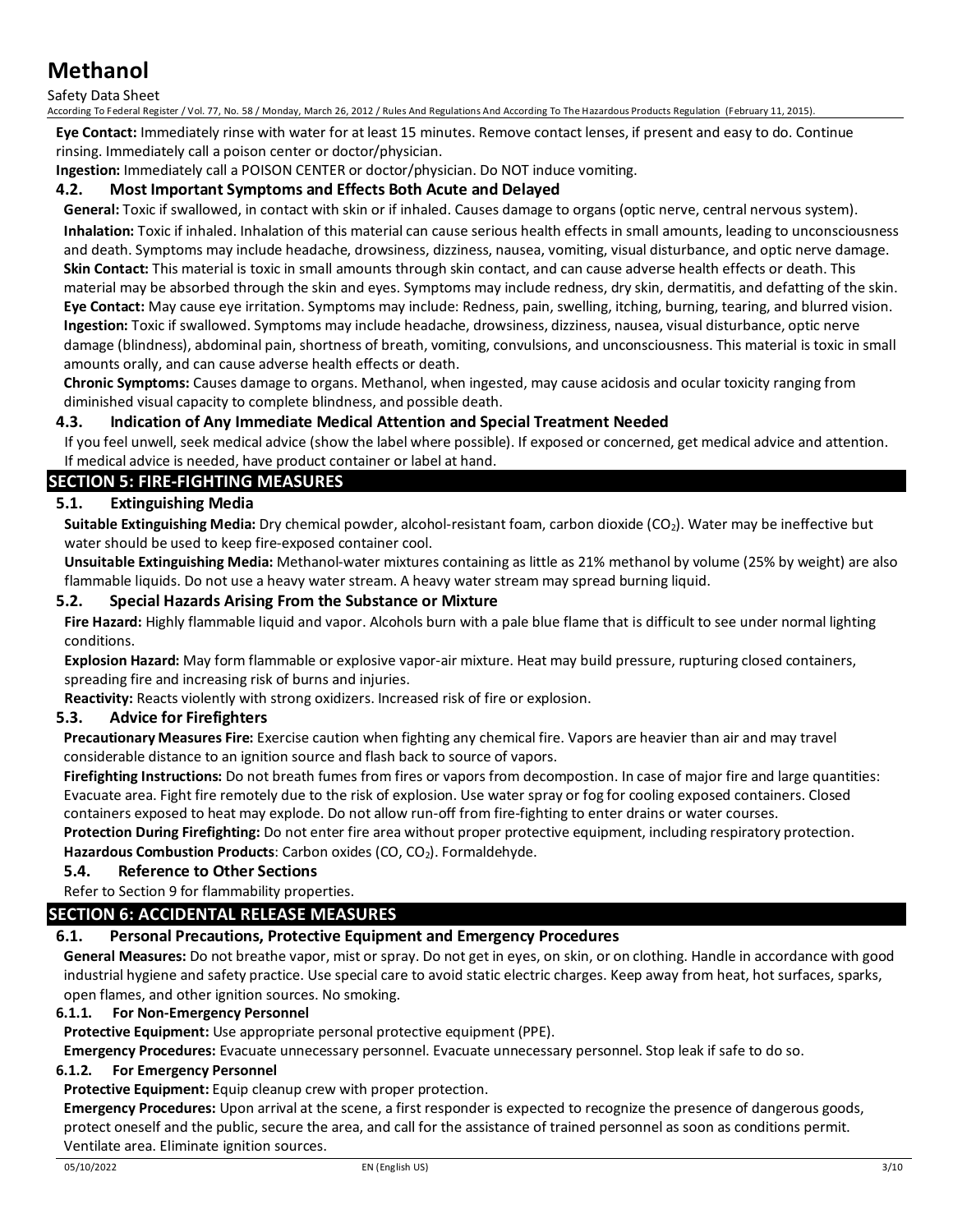Safety Data Sheet

According To Federal Register / Vol. 77, No. 58 / Monday, March 26, 2012 / Rules And Regulations And According To The Hazardous Products Regulation (February 11, 2015).

#### **6.2. Environmental Precautions**

Prevent entry to sewers and public waters. Notify authorities if liquid enters sewers or public waters.

### **6.3. Methods and Materials for Containment and Cleaning Up**

**For Containment:** Contain any spills with dikes or absorbents to prevent migration and entry into sewers or streams. As an immediate precautionary measure, isolate spill or leak area in all directions. Ventilate area.

**Methods for Cleaning Up:** Clean up spills immediately and dispose of waste safely. Absorb and/or contain spill with inert material, then place in suitable container. Transfer spilled material to a suitable container for disposal. Do not take up in combustible material such as: saw dust or cellulosic material. Use only non-sparking tools. Contact competent authorities after a spill.

### **6.4. Reference to Other Sections**

See Section 8 for exposure controls and personal protection and Section 13 for disposal considerations.

# **SECTION 7: HANDLING AND STORAGE**

# **7.1. Precautions for Safe Handling**

**Additional Hazards When Processed:** Handle empty containers with care because residual vapors are flammable. Any proposed use of this product in elevated-temperature processes should be thoroughly evaluated to assure that safe operating conditions are established and maintained.

**Precautions for Safe Handling:** Do not breathe vapors, mist, or spray. Do not get in eyes, on skin, or on clothing. Use only nonsparking tools. Wash hands and other exposed areas with mild soap and water before eating, drinking or smoking and when leaving work. Use appropriate personal protective equipment (PPE). Keep away from heat, hot surfaces, sparks, open flames and other ignition sources. No smoking. Take precautionary measures against static discharge. Handle empty containers with care because they may still present a hazard. Use only outdoors or in a well-ventilated area.

**Hygiene Measures:** Handle in accordance with good industrial hygiene and safety procedures. Wash hands and other exposed areas with mild soap and water before eating, drinking or smoking and when leaving work.

### **7.2. Conditions for Safe Storage, Including Any Incompatibilities**

**Technical Measures:** Proper grounding procedures to avoid static electricity should be followed. Ground and bond container and receiving equipment. Use explosion-proof electrical, ventilating, and lighting equipment. Ensure adequate ventilation. Comply with applicable regulations.

**Storage Conditions:** Store in a cool, dry, well-ventilated place. Do not store near heat, flame, or other potential ignition sources. Do not store with oxidizers. Store in a cool, dry, well-ventilated place. Keep containers tightly closed. Do not store near heat, flame, or other potential ignition sources. Do not store with oxidizers. Do not store in unlabeled containers. Ground all equipment containing this material. All electrical equipment in areas where this material is stored or handled must meet all applicable requirements of the NFPA's National Electrical Code (NEC). Store and transport in accordance with all applicable laws. Keep/Store away from direct sunlight, extremely high or low temperatures and incompatible materials, Keep away from ignition sources (including static discharges). Store in a dry, cool place. Store locked up/in a secure area. Store in a well-ventilated place. Keep container tightly closed. Keep in fireproof place.

**Incompatible Materials:** Alkali metals. Strong acids, strong bases, strong oxidizers.

# **7.3. Specific End Use(s)**

Solvent, Fuel, Feedstock

# **SECTION 8: EXPOSURE CONTROLS/PERSONAL PROTECTION**

#### **8.1. Control Parameters**

For substances listed in section 3 that are not listed here, there are no established exposure limits from the manufacturer, supplier, importer, or the appropriate advisory agency including: ACGIH (TLV), AIHA (WEEL), NIOSH (REL), OSHA (PEL), or Canadian provincial governments.

| <b>Methanol (67-56-1)</b> |                         |                                                               |
|---------------------------|-------------------------|---------------------------------------------------------------|
| <b>USA ACGIH</b>          | ACGIH OEL TWA [ppm]     | 200 ppm                                                       |
| <b>USA ACGIH</b>          | ACGIH OEL STEL [ppm]    | $250$ ppm                                                     |
| <b>USA ACGIH</b>          | ACGIH chemical category | Skin - potential significant contribution to overall exposure |
|                           |                         | by the cutaneous route                                        |
| <b>USA ACGIH</b>          | BEI (BLV)               | 15 mg/l Parameter: Methanol - Medium: urine - Sampling        |
|                           |                         | time: end of shift (background, nonspecific)                  |
| <b>USA OSHA</b>           | OSHA PEL (TWA) [1]      | 260 mg/m <sup>3</sup>                                         |
| <b>USA OSHA</b>           | OSHA PEL (TWA) [2]      | $200$ ppm                                                     |
| <b>USA NIOSH</b>          | NIOSH REL (TWA)         | 260 mg/m <sup>3</sup>                                         |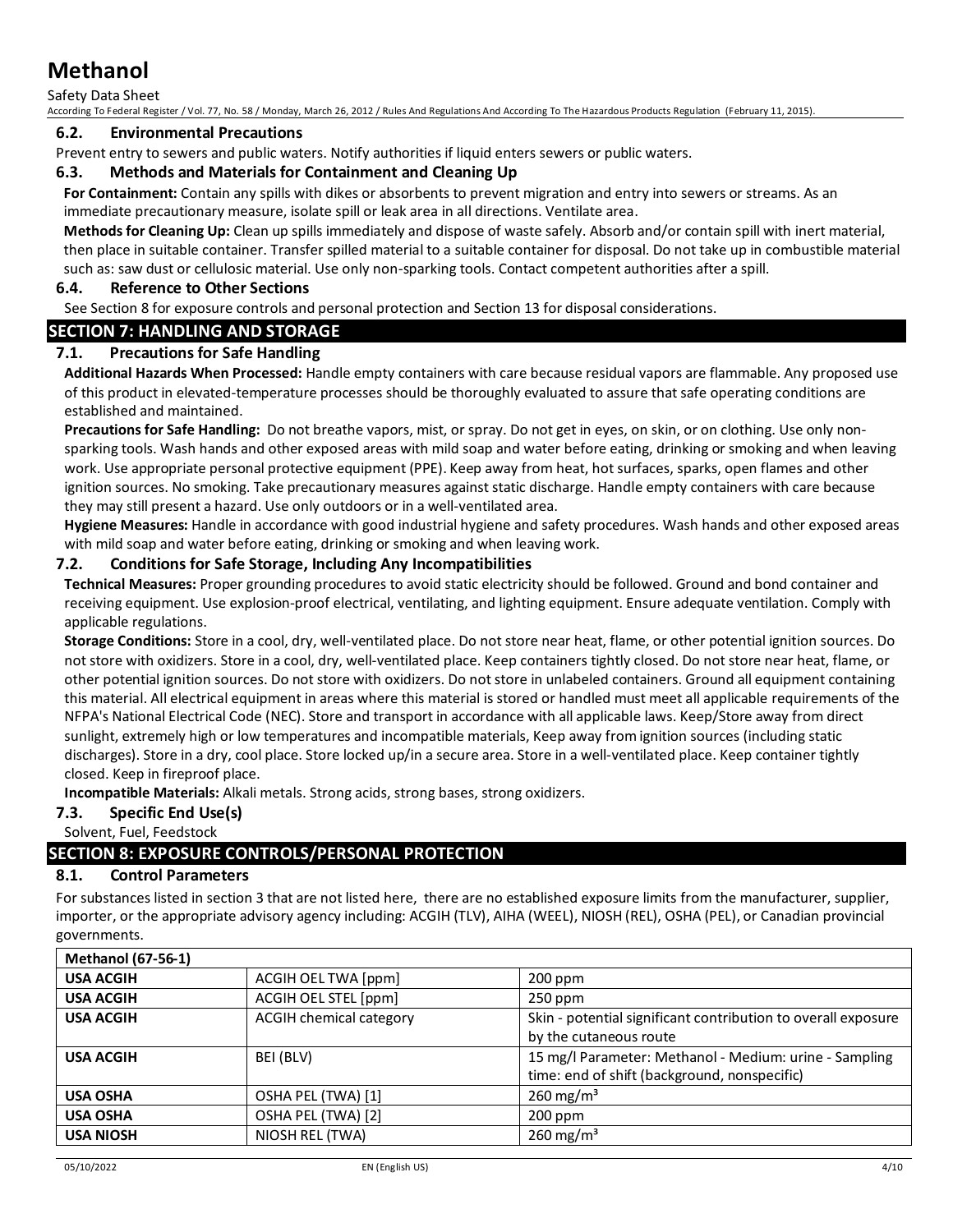Safety Data Sheet

According To Federal Register / Vol. 77, No. 58 / Monday, March 26, 2012 / Rules And Regulations And According To The Hazardous Products Regulation (February 11, 2015).

| <b>USA NIOSH</b>                   | NIOSH REL TWA [ppm]   | 200 ppm               |
|------------------------------------|-----------------------|-----------------------|
| <b>USA NIOSH</b>                   | NIOSH REL (STEL)      | 325 mg/ $m3$          |
| <b>USA NIOSH</b>                   | NIOSH REL STEL [ppm]  | 250 ppm               |
| <b>USA IDLH</b>                    | IDLH [ppm]            | 6000 ppm              |
| <b>Alberta</b>                     | <b>OEL STEL</b>       | 328 mg/m <sup>3</sup> |
| <b>Alberta</b>                     | OEL STEL [ppm]        | 250 ppm               |
| <b>Alberta</b>                     | <b>OEL TWA</b>        | 262 mg/ $m3$          |
| <b>Alberta</b>                     | OEL TWA [ppm]         | 200 ppm               |
| <b>British Columbia</b>            | OEL STEL [ppm]        | 250 ppm               |
| <b>British Columbia</b>            | OEL TWA [ppm]         | 200 ppm               |
| <b>Manitoba</b>                    | OEL STEL [ppm]        | 250 ppm               |
| <b>Manitoba</b>                    | OEL TWA [ppm]         | 200 ppm               |
| <b>New Brunswick</b>               | <b>OEL STEL</b>       | 328 mg/m <sup>3</sup> |
| <b>New Brunswick</b>               | OEL STEL [ppm]        | 250 ppm               |
| <b>New Brunswick</b>               | <b>OEL TWA</b>        | 262 mg/m <sup>3</sup> |
| <b>New Brunswick</b>               | OEL TWA [ppm]         | 200 ppm               |
| <b>Newfoundland &amp; Labrador</b> | OEL STEL [ppm]        | 250 ppm               |
| <b>Newfoundland &amp; Labrador</b> | OEL TWA [ppm]         | 200 ppm               |
| Nova Scotia                        | OEL STEL [ppm]        | 250 ppm               |
| <b>Nova Scotia</b>                 | OEL TWA [ppm]         | 200 ppm               |
| <b>Nunavut</b>                     | OEL STEL [ppm]        | 250 ppm               |
| <b>Nunavut</b>                     | OEL TWA [ppm]         | 200 ppm               |
| <b>Northwest Territories</b>       | OEL STEL [ppm]        | 250 ppm               |
| <b>Northwest Territories</b>       | OEL TWA [ppm]         | 200 ppm               |
| <b>Ontario</b>                     | OEL STEL [ppm]        | 250 ppm               |
| Ontario                            | OEL TWA [ppm]         | 200 ppm               |
| <b>Prince Edward Island</b>        | OEL STEL [ppm]        | 250 ppm               |
| <b>Prince Edward Island</b>        | OEL TWA [ppm]         | 200 ppm               |
| Québec                             | VECD (OEL STEL)       | 328 mg/m <sup>3</sup> |
| Québec                             | VECD (OEL STEL) [ppm] | 250 ppm               |
| Québec                             | VEMP (OEL TWA)        | 262 mg/m <sup>3</sup> |
| Québec                             | VEMP (OEL TWA) [ppm]  | 200 ppm               |
| Saskatchewan                       | OEL STEL [ppm]        | 250 ppm               |
| Saskatchewan                       | OEL TWA [ppm]         | 200 ppm               |
| Yukon                              | <b>OEL STEL</b>       | 310 mg/m <sup>3</sup> |
| Yukon                              | OEL STEL [ppm]        | 250 ppm               |
| Yukon                              | <b>OEL TWA</b>        | 260 mg/m $3$          |
| Yukon                              | OEL TWA [ppm]         | 200 ppm               |

#### **8.2. Exposure Controls**

**Appropriate Engineering Controls:** Emergency eye wash fountains and safety showers should be available in the immediate vicinity of any potential exposure. Provide sufficient ventilation to keep vapors below permissible exposure limit. Suitable eye/body wash equipment should be available in the vicinity of any potential exposure. Proper grounding procedures to avoid static electricity should be followed. Use explosion-proof equipment. Gas detectors should be used when toxic gases may be released. Gas detectors should be used when flammable gases or vapors may be released. Ensure all national/local regulations are observed. **Personal Protective Equipment:** Full protective flameproof clothing. Protective goggles. Gloves. Insufficient ventilation: wear

respiratory protection. Face shield.



**Materials for Protective Clothing:** Wear fire/flame resistant/retardant clothing. Chemically resistant materials and fabrics. **Hand Protection:** Wear protective gloves.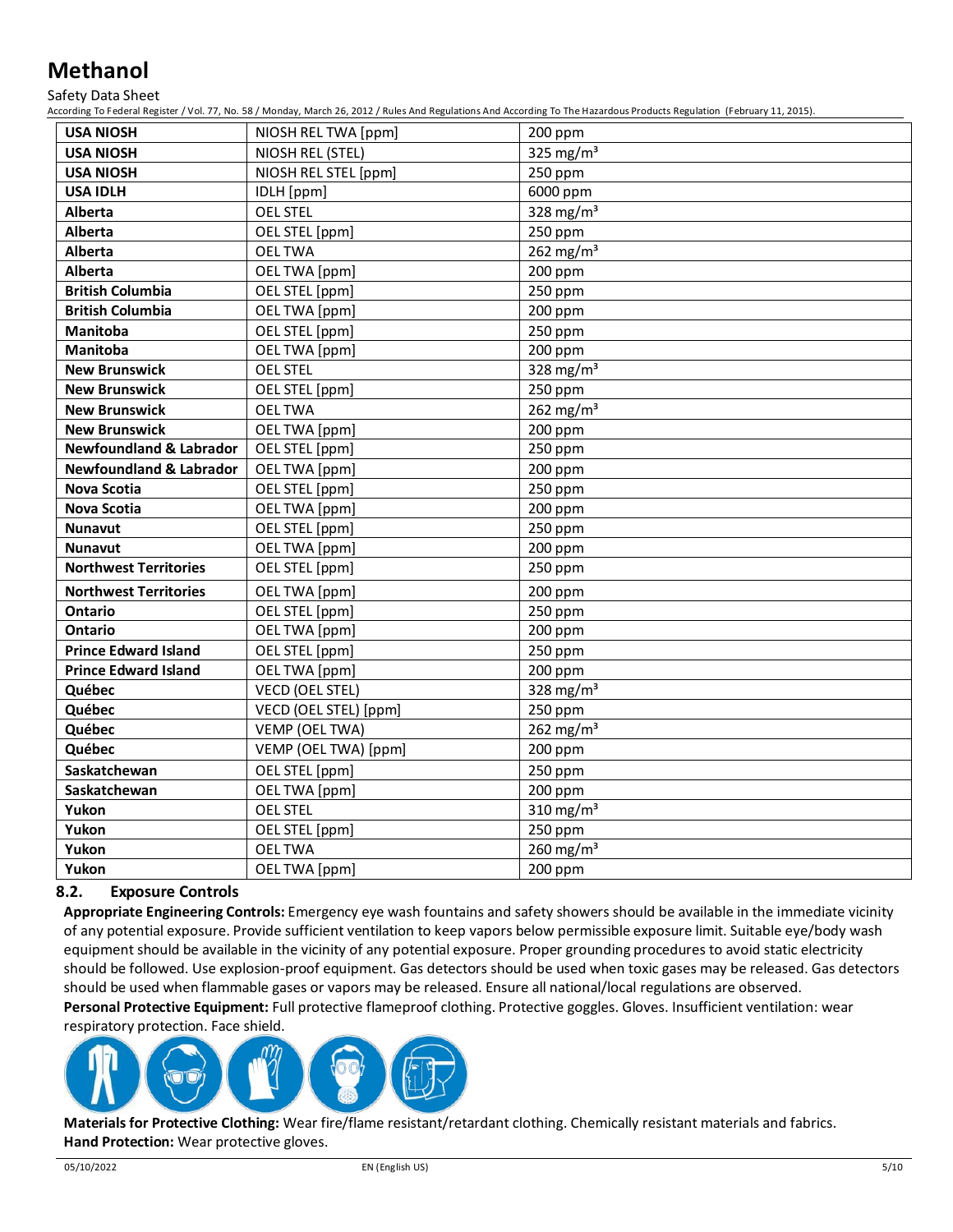Safety Data Sheet

According To Federal Register / Vol. 77, No. 58 / Monday, March 26, 2012 / Rules And Regulations And According To The Hazardous Products Regulation (February 11, 2015).

**Eye and Face Protection:** Chemical safety goggles.

**Skin and Body Protection:** Wear fireproof clothing. Wear suitable protective clothing.

**Respiratory Protection:** If exposure limits are exceeded or irritation is experienced, approved respiratory protection should be worn. In case of inadequate ventilation, oxygen deficient atmosphere, or where exposure levels are not known wear approved respiratory protection.

**Consumer Exposure Controls:** Do not eat, drink or smoke during use **Other Information:** When using, do not eat, drink or smoke.

# **SECTION 9: PHYSICAL AND CHEMICAL PROPERTIES**

#### **9.1. Information on Basic Physical and Chemical Properties**

| <b>Physical State</b>                         | Liquid                                               |
|-----------------------------------------------|------------------------------------------------------|
| Appearance                                    | Colorless                                            |
| Odor                                          | Faintly sweet pungent odor like ethyl alcohol        |
| <b>Odor Threshold</b>                         | No data available                                    |
| рH                                            | 7.2                                                  |
| <b>Evaporation Rate</b>                       | No data available                                    |
| <b>Melting Point</b>                          | -98 °C (-144.4 °F)                                   |
| <b>Freezing Point</b>                         | $-98 °C (-144.4 °F)$                                 |
| <b>Boiling Point</b>                          | 64 °C (147.2 °F) at atmospheric pressure             |
| <b>Flash Point</b>                            | 11 °C (51.8 °F)                                      |
| <b>Critical Temperature</b>                   | 240 °C (464 °F)                                      |
| <b>Auto-ignition Temperature</b>              | 464 °C (867.2 °F)                                    |
| <b>Decomposition Temperature</b>              | No data available                                    |
| Flammability (solid, gas)                     | Not applicable                                       |
| <b>Lower Flammable Limit</b>                  | 6 %                                                  |
| <b>Upper Flammable Limit</b>                  | 36.5%                                                |
| <b>Vapor Pressure</b>                         | $\approx$ 128.24 mbar at 20 °C (68 °F)               |
| Relative Vapor Density at 20°C                | 1.11 at 15.6 °C (60 °F) (NOT RELATIVE)               |
| <b>Relative Density</b>                       | 0.792 at 20 °C (68 °F) (Water = 1)                   |
| <b>Density</b>                                | 6.63 lb/gal (0.7945 kg per liter) at 15.6 °C (60 °F) |
| <b>Specific Gravity</b>                       | 0.792 at 20 °C (68 °F)                               |
| <b>Solubility</b>                             | Water: 100%                                          |
| <b>Partition Coefficient: N-Octanol/Water</b> | No data available                                    |
| <b>Viscosity</b>                              | No data available                                    |
| <b>Explosive Properties</b>                   | Lower explosive limits: 1%                           |
|                                               | Upper explosive limits: 7%                           |
| <b>VOC content</b>                            | 100 %                                                |
| <b>Critical Pressure</b>                      | 1,142 psia (77.77 bar)                               |
| <b>Molecular Weight</b>                       | 32.04                                                |
| % Volatile by Volume                          | 100%                                                 |

# **SECTION 10: STABILITY AND REACTIVITY**

#### **10.1. Reactivity:**

Reacts violently with strong oxidizers. Increased risk of fire or explosion.

#### **10.2. Chemical Stability:**

Stable under recommended handling and storage conditions (see section 7). Extremely flammable liquid and vapor. May form flammable or explosive vapor-air mixture.

#### **10.3. Possibility of Hazardous Reactions:**

### Hazardous polymerization will not occur.

#### **10.4. Conditions to Avoid:**

Ignition sources. Incompatible materials. Direct sunlight, extremely high or low temperatures, heat, hot surfaces, sparks, open flames, incompatible materials, and other ignition sources.

#### **10.5. Incompatible Materials:**

Alkali metals. Strong acids, strong bases, strong oxidizers.

#### **10.6. Hazardous Decomposition Products:**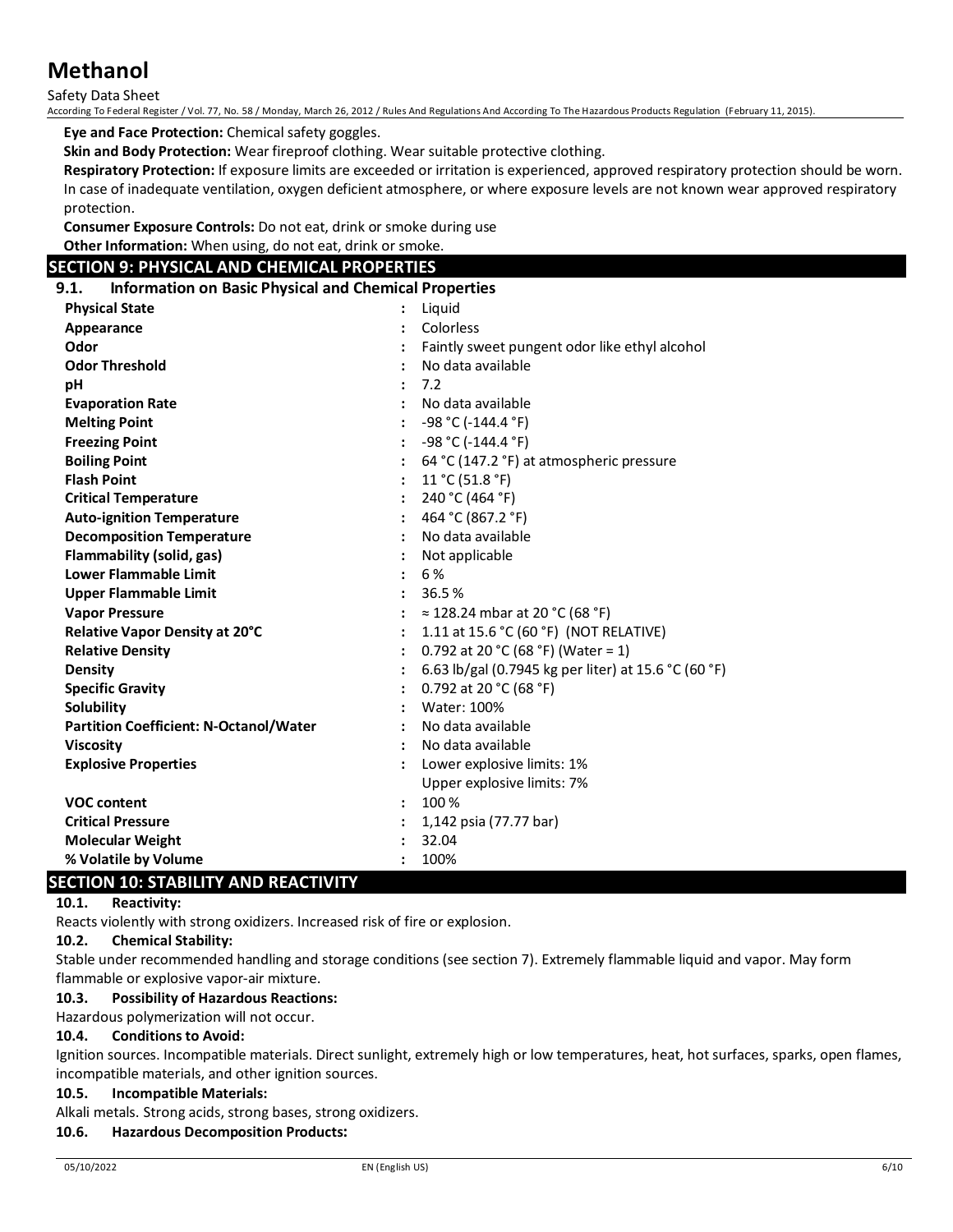#### Safety Data Sheet

According To Federal Register / Vol. 77, No. 58 / Monday, March 26, 2012 / Rules And Regulations And According To The Hazardous Products Regulation (February 11, 2015).

None expected under normal conditions of use.

### **SECTION 11: TOXICOLOGICAL INFORMATION**

#### **11.1. Information on Toxicological Effects - Product**

**Acute Toxicity (Oral):** Toxic if swallowed.

**Acute Toxicity (Dermal):** Toxic in contact with skin.

**Acute Toxicity (Inhalation):** Toxic if inhaled.

**LD50 and LC50 Data: Methanol (67-56-1)**

| -Niethanol (67-56-1) |                          |
|----------------------|--------------------------|
| ATE US/CA (oral)     | 100.00 mg/kg body weight |
| ATE US/CA (dermal)   | 300.00 mg/kg body weight |
| ATE US/CA (vapors)   | 3.00 mg/l/4h             |

**Skin Corrosion/Irritation:** Not classified

**pH:** 7.2

**Eye Damage/Irritation:** Not classified

**pH:** 7.2

**Respiratory or Skin Sensitization:** Not classified

**Germ Cell Mutagenicity:** Not classified

**Carcinogenicity:** Not classified

**Specific Target Organ Toxicity (Repeated Exposure):** Not classified

**Reproductive Toxicity:** Not classified

**Specific Target Organ Toxicity (Single Exposure):** Causes damage to organs(optic nerve, central nervous system)..

**Aspiration Hazard:** Not classified

**Symptoms/Injuries After Inhalation:** Toxic if inhaled. Inhalation of this material can cause serious health effects in small amounts, leading to unconsciousness and death. Symptoms may include headache, drowsiness, dizziness, nausea, vomiting, visual disturbance, and optic nerve damage.

**Symptoms/Injuries After Skin Contact:** This material is toxic in small amounts through skin contact, and can cause adverse health effects or death. This material may be absorbed through the skin and eyes. Symptoms may include redness, dry skin, dermatitis, and defatting of the skin.

**Symptoms/Injuries After Eye Contact:** May cause eye irritation. Symptoms may include: Redness, pain, swelling, itching, burning, tearing, and blurred vision.

**Symptoms/Injuries After Ingestion:** Toxic if swallowed. Symptoms may include headache, drowsiness, dizziness, nausea, visual disturbance, optic nerve damage (blindness), abdominal pain, shortness of breath, vomiting, convulsions, and unconsciousness. This material is toxic in small amounts orally, and can cause adverse health effects or death.

**Chronic Symptoms:** Causes damage to organs(optic nerve, central nervous system). Methanol, when ingested, may cause acidosis and ocular toxicity ranging from diminished visual capacity to complete blindness, and possible death.

# **11.2. Information on Toxicological Effects - Ingredient(s)**

**LD50 and LC50 Data:**

| <b>Methanol (67-56-1)</b>  |                                |
|----------------------------|--------------------------------|
| <b>LD50 Dermal Rabbit</b>  | 15840 mg/kg                    |
| <b>LC50 Inhalation Rat</b> | 22500 ppm (Exposure time: 8 h) |
| ATE US/CA (oral)           | 100.00 mg/kg body weight       |
| ATE US/CA (dermal)         | 300.00 mg/kg body weight       |
| <b>ATE US/CA (vapors)</b>  | 3.00 mg/l/4h                   |

# **SECTION 12: ECOLOGICAL INFORMATION**

### **12.1. Toxicity**

**Ecology - General:** Not classified.

**Ecology - Water:** Readily biodegrades. Evaporates to moderate extent. Does not bioaccumulate.

| <b>Methanol (67-56-1)</b> |                                                                                    |
|---------------------------|------------------------------------------------------------------------------------|
| LC50 Fish 1               | [flow-through] (Exposure time: 96 h - Species: Pimephales promelas [flow-through]) |
| EC50 - Crustacea [1]      | 1340 mg/l                                                                          |
| LC50 Fish 2               | > 100 mg/l (Exposure time: 96 h - Species: Pimephales promelas [static])           |
|                           |                                                                                    |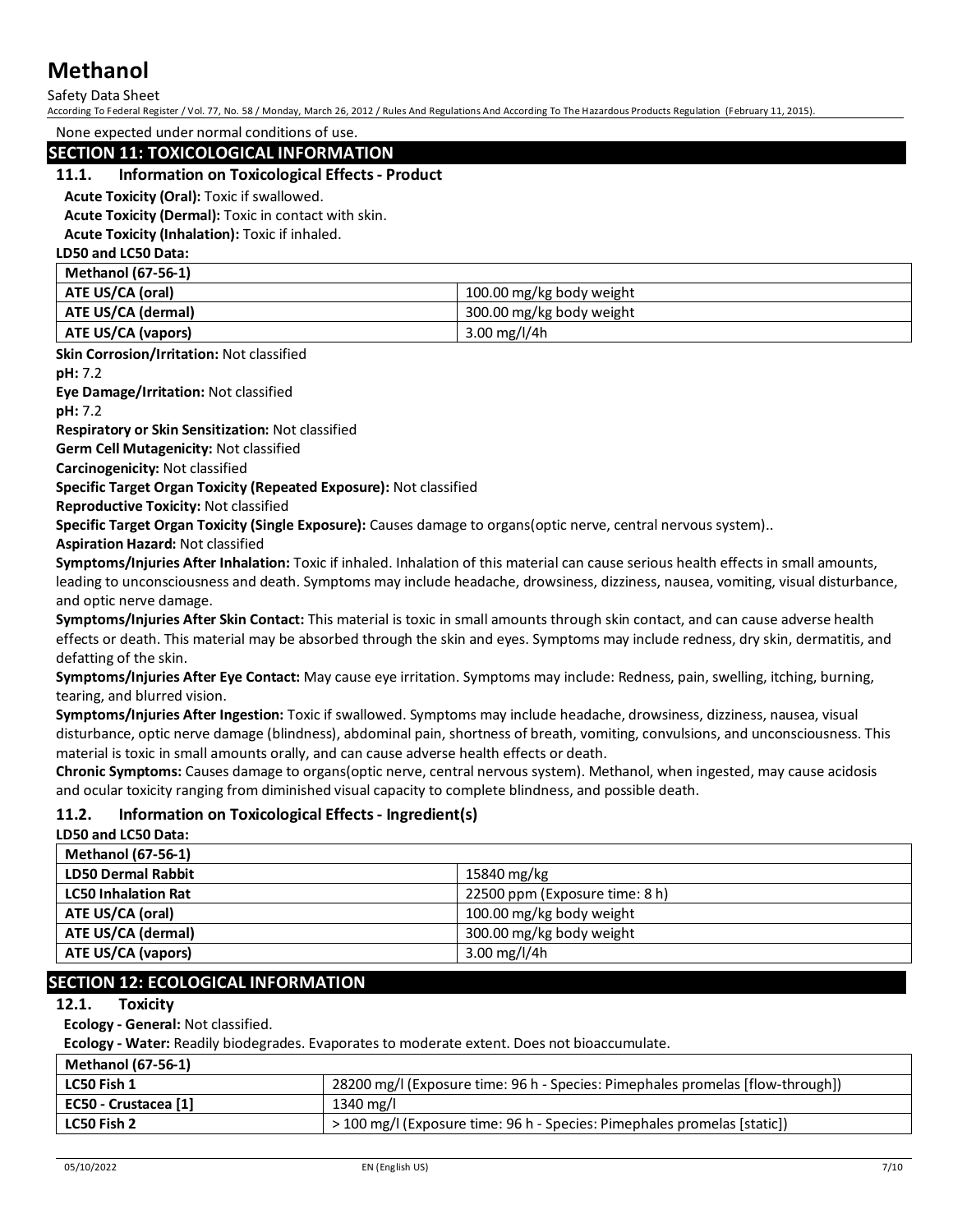Safety Data Sheet

According To Federal Register / Vol. 77, No. 58 / Monday, March 26, 2012 / Rules And Regulations And According To The Hazardous Products Regulation (February 11, 2015).

| 12.2.                                     | <b>Persistence and Degradability</b> |  |  |
|-------------------------------------------|--------------------------------------|--|--|
| <b>Methanol (67-56-1)</b>                 |                                      |  |  |
| <b>Persistence and Degradability</b>      | Not established.                     |  |  |
| <b>Bioaccumulative Potential</b><br>12.3. |                                      |  |  |
| <b>Methanol (67-56-1)</b>                 |                                      |  |  |
| <b>Bioaccumulative Potential</b>          | Not established.                     |  |  |
| <b>Methanol (67-56-1)</b>                 |                                      |  |  |
| <b>BCF Fish 1</b>                         | < 10                                 |  |  |
| Partition coefficient n-octanol/water     | $-0.77$                              |  |  |
| (Log Pow)                                 |                                      |  |  |

### **12.4. Mobility in Soil**

No additional information available

#### **12.5. Other Adverse Effects**

**Other Information:** Avoid release to the environment.

#### **SECTION 13: DISPOSAL CONSIDERATIONS**

### **13.1. Waste treatment methods**

**Sewage Disposal Recommendations:** Do not empty into drains; dispose of this material and its container in a safe way.

**Waste Disposal Recommendations:** Dispose of contents/container in accordance with local, regional, national, territorial, provincial, and international regulations.

**Additional Information:** Handle empty containers with care because residual vapors are flammable.

**Ecology - Waste Materials:** Avoid release to the environment.

# **SECTION 14: TRANSPORT INFORMATION**

The shipping description(s) stated herein were prepared in accordance with certain assumptions at the time the SDS was authored, and can vary based on a number of variables that may or may not have been known at the time the SDS was issued.

#### **14.1. In Accordance with DOT**

| <b>Proper Shipping Name</b>   |  | : METHANOL |  |  |
|-------------------------------|--|------------|--|--|
| <b>Hazard Class</b>           |  | : 3        |  |  |
| <b>Identification Number</b>  |  | : UN1230   |  |  |
| <b>Label Codes</b>            |  | : 3, 6.1   |  |  |
| <b>Packing Group</b>          |  | : II       |  |  |
| <b>ERG Number</b>             |  | : 131      |  |  |
| 14.2. In Accordance with IMDG |  |            |  |  |
| <b>Proper Shipping Name</b>   |  | : METHANOL |  |  |
| <b>Hazard Class</b>           |  | : 3(6.1)   |  |  |
| <b>Identification Number</b>  |  | : UN1230   |  |  |
| <b>Label Codes</b>            |  | : 3, 6.1   |  |  |
| <b>Packing Group</b>          |  | : II       |  |  |
| EmS-No. (Fire)                |  | $: F-E$    |  |  |
| EmS-No. (Spillage)            |  | : S-D      |  |  |
| 14.3. In Accordance with IATA |  |            |  |  |
| <b>Proper Shipping Name</b>   |  | : METHANOL |  |  |
| <b>Hazard Class</b>           |  | : 3(6.1)   |  |  |
| <b>Identification Number</b>  |  | : UN1230   |  |  |
| <b>Label Codes</b>            |  | : 3, 6.1   |  |  |
| <b>Packing Group</b>          |  | : II       |  |  |
| <b>ERG Code (IATA)</b>        |  | : 3L       |  |  |





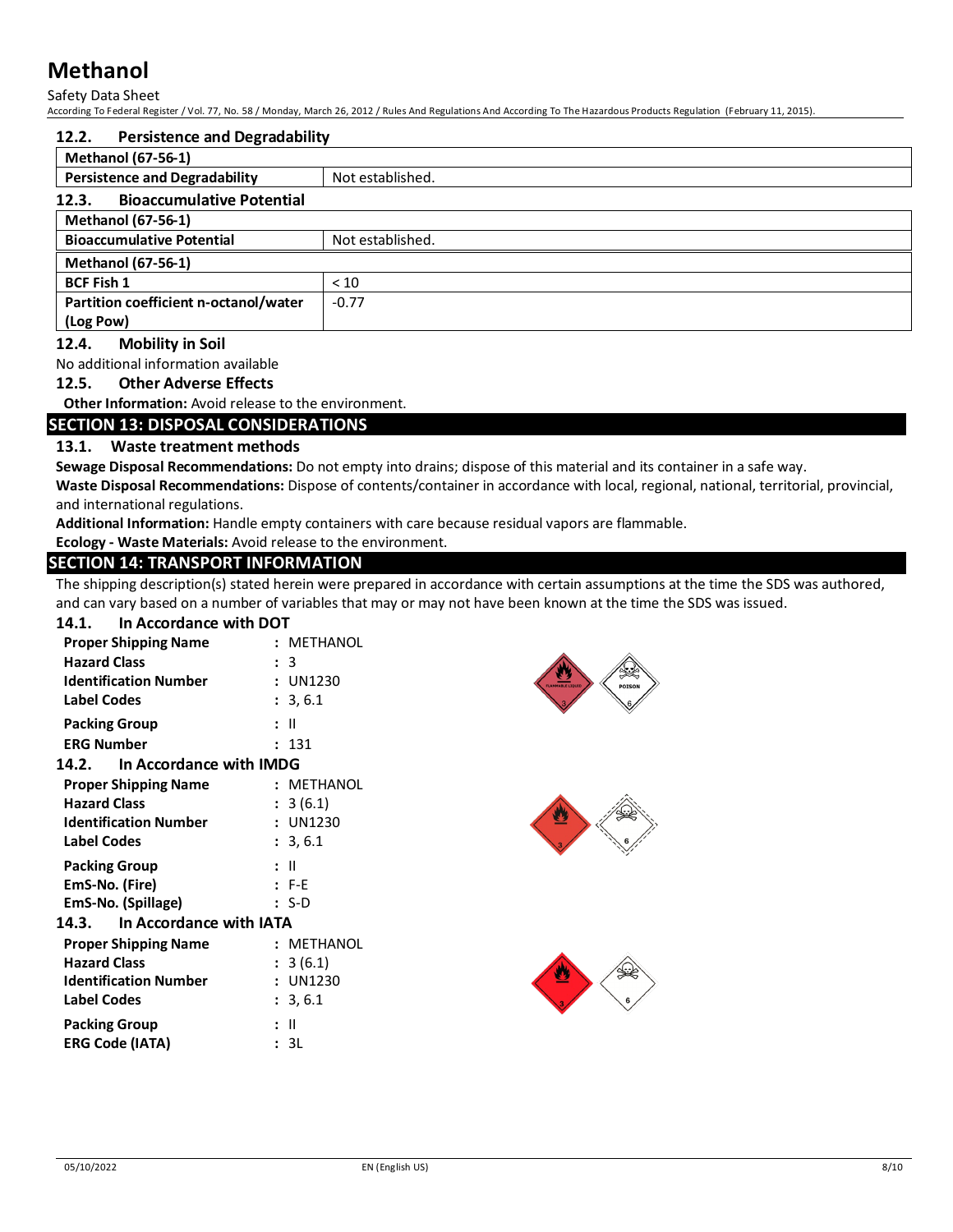|                 | Safety Data Sheet<br>According To Federal Register / Vol. 77, No. 58 / Monday, March 26, 2012 / Rules And Regulations And According To The Hazardous Products Regulation (February 11, 2015). |                 |                                                             |                                                                                                                                                                                                   |                                             |
|-----------------|-----------------------------------------------------------------------------------------------------------------------------------------------------------------------------------------------|-----------------|-------------------------------------------------------------|---------------------------------------------------------------------------------------------------------------------------------------------------------------------------------------------------|---------------------------------------------|
| 14.4.           | In Accordance with TDG                                                                                                                                                                        |                 |                                                             |                                                                                                                                                                                                   |                                             |
|                 | <b>Proper Shipping Name</b>                                                                                                                                                                   | : METHANOL      |                                                             |                                                                                                                                                                                                   |                                             |
|                 | <b>Hazard Class</b>                                                                                                                                                                           | : 3             |                                                             |                                                                                                                                                                                                   |                                             |
|                 | <b>Identification Number</b>                                                                                                                                                                  | : UN1230        |                                                             |                                                                                                                                                                                                   |                                             |
|                 | <b>Label Codes</b>                                                                                                                                                                            | : 3, 6.1        |                                                             |                                                                                                                                                                                                   |                                             |
|                 | <b>Packing Group</b>                                                                                                                                                                          | $\mathbf{H}$    |                                                             |                                                                                                                                                                                                   |                                             |
|                 | <b>SECTION 15: REGULATORY INFORMATION</b>                                                                                                                                                     |                 |                                                             |                                                                                                                                                                                                   |                                             |
| 15.1.           | <b>US Federal Regulations</b>                                                                                                                                                                 |                 |                                                             |                                                                                                                                                                                                   |                                             |
|                 | <b>Methanol (67-56-1)</b>                                                                                                                                                                     |                 |                                                             |                                                                                                                                                                                                   |                                             |
|                 | <b>SARA Section 311/312 Hazard Classes</b>                                                                                                                                                    |                 | exposure)                                                   | Physical hazard - Flammable (gases, aerosols, liquids, or solids)<br>Health hazard - Acute toxicity (any route of exposure)<br>Health hazard - Specific target organ toxicity (single or repeated |                                             |
|                 | <b>Methanol (67-56-1)</b>                                                                                                                                                                     |                 |                                                             |                                                                                                                                                                                                   |                                             |
|                 | Listed on the United States TSCA (Toxic Substances Control Act) inventory - Status: Active                                                                                                    |                 |                                                             |                                                                                                                                                                                                   |                                             |
|                 | Subject to reporting requirements of United States SARA Section 313                                                                                                                           |                 |                                                             |                                                                                                                                                                                                   |                                             |
|                 | <b>CERCLA RQ</b>                                                                                                                                                                              |                 | 5000 lb                                                     |                                                                                                                                                                                                   |                                             |
|                 | <b>SARA Section 313 - Emission Reporting</b>                                                                                                                                                  |                 | 1%                                                          |                                                                                                                                                                                                   |                                             |
| 15.2.           | <b>US State Regulations</b><br><b>Methanol (67-56-1)</b>                                                                                                                                      |                 |                                                             |                                                                                                                                                                                                   |                                             |
|                 | <b>State or local regulations</b>                                                                                                                                                             |                 |                                                             |                                                                                                                                                                                                   |                                             |
|                 | <b>California Proposition 65</b>                                                                                                                                                              |                 |                                                             |                                                                                                                                                                                                   |                                             |
|                 |                                                                                                                                                                                               |                 |                                                             | WARNING: This product can expose you to Methanol, which is known to the State of California to cause birth defects or                                                                             |                                             |
|                 | other reproductive harm. For more information go to www.P65Warnings.ca.gov.                                                                                                                   |                 |                                                             |                                                                                                                                                                                                   |                                             |
|                 | <b>Chemical Name (CAS No.)</b>                                                                                                                                                                | Carcinogenicity | Developmental<br><b>Toxicity</b>                            | <b>Female Reproductive</b><br><b>Toxicity</b>                                                                                                                                                     | <b>Male Reproductive</b><br><b>Toxicity</b> |
|                 | Methanol (67-56-1)                                                                                                                                                                            |                 | X                                                           |                                                                                                                                                                                                   |                                             |
|                 |                                                                                                                                                                                               |                 |                                                             |                                                                                                                                                                                                   |                                             |
|                 | <b>Methanol (67-56-1)</b>                                                                                                                                                                     |                 |                                                             |                                                                                                                                                                                                   |                                             |
|                 | U.S. - New Jersey - Right to Know Hazardous Substance List                                                                                                                                    |                 |                                                             |                                                                                                                                                                                                   |                                             |
|                 | U.S. - Pennsylvania - RTK (Right to Know) List<br>U.S. - Massachusetts - Right To Know List                                                                                                   |                 |                                                             |                                                                                                                                                                                                   |                                             |
|                 | U.S. - Pennsylvania - RTK (Right to Know) - Environmental Hazard List                                                                                                                         |                 |                                                             |                                                                                                                                                                                                   |                                             |
| 15.3.           | <b>Canadian Regulations</b>                                                                                                                                                                   |                 |                                                             |                                                                                                                                                                                                   |                                             |
|                 | <b>Methanol (67-56-1)</b>                                                                                                                                                                     |                 |                                                             |                                                                                                                                                                                                   |                                             |
|                 | Listed on the Canadian DSL (Domestic Substances List)                                                                                                                                         |                 |                                                             |                                                                                                                                                                                                   |                                             |
|                 | SECTION 16: OTHER INFORMATION, INCLUDING DATE OF PREPARATION OR LAST REVISION                                                                                                                 |                 |                                                             |                                                                                                                                                                                                   |                                             |
|                 | Date of Preparation or Latest                                                                                                                                                                 | : 05/10/2022    |                                                             |                                                                                                                                                                                                   |                                             |
| <b>Revision</b> |                                                                                                                                                                                               |                 |                                                             |                                                                                                                                                                                                   |                                             |
|                 |                                                                                                                                                                                               |                 |                                                             |                                                                                                                                                                                                   |                                             |
|                 |                                                                                                                                                                                               |                 |                                                             |                                                                                                                                                                                                   |                                             |
|                 | <b>Other Information</b>                                                                                                                                                                      |                 |                                                             | : This document has been prepared in accordance with the SDS requirements of the OSHA<br>Hazard Communication Standard 29 CFR 1910.1200 and Canada's Hazardous Products                           |                                             |
|                 |                                                                                                                                                                                               |                 | Regulations (HPR) SOR/2015-17.                              |                                                                                                                                                                                                   |                                             |
|                 | <b>GHS Full Text Phrases:</b>                                                                                                                                                                 |                 |                                                             |                                                                                                                                                                                                   |                                             |
|                 | Acute Tox. 3 (Dermal)                                                                                                                                                                         |                 | Acute toxicity (dermal) Category 3                          |                                                                                                                                                                                                   |                                             |
|                 | Acute Tox. 3 (Inhalation: vapor)                                                                                                                                                              |                 | Acute toxicity (inhalation: vapor) Category 3               |                                                                                                                                                                                                   |                                             |
|                 | Acute Tox. 3 (Oral)                                                                                                                                                                           |                 | Acute toxicity (oral) Category 3                            |                                                                                                                                                                                                   |                                             |
|                 | Flam. Liq. 2                                                                                                                                                                                  |                 | Flammable liquids Category 2                                |                                                                                                                                                                                                   |                                             |
|                 | STOT SE 1                                                                                                                                                                                     |                 | Specific target organ toxicity (single exposure) Category 1 |                                                                                                                                                                                                   |                                             |

H301 Toxic if swallowed